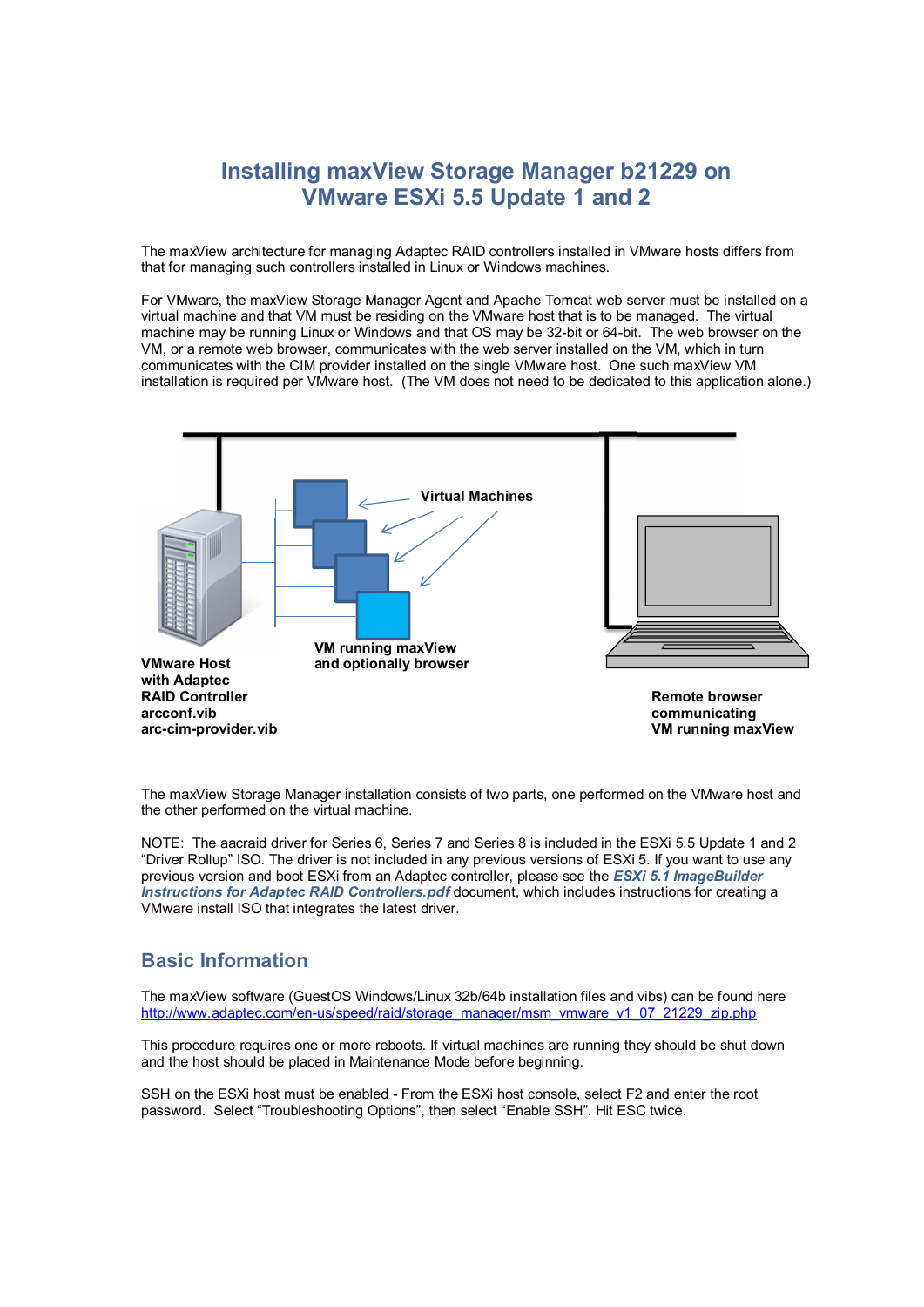Recommended tools are PuTTY, Secure Copy, pscp.exe or similar. They are needed to communicate from the remote system (SSH client) with the ESXi host, copy driver, vibs to the host. This link might be useful http://www.chiark.greenend.org.uk/~sgtatham/putty/download.html

### **Installing the required vibs on the ESXi 5.5 host**

1. PuTTY: Connect to the ESXi host through SSH, enter its IP address and port 22. Log in as root.

2. Ensure that the aacraid driver version 1.2.1-40700 or newer is installed on the ESXi host. From the SSH client:

SSHclient# esxcli software vib list | grep aacraid scsi-aacraid 5.5.5.2.1.40700-1OEM.550.0.0.1331820 Adaptec\_Inc

If that driver vib is installed, proceed to step 4. If an older version is installed, go to step 3.

3. Copy the aacraid vib to the SSH client. Then copy it to the ESXi host using Secure Copy.

For a Linux client:

# scp ./vmware-esxi-drivers-scsi-aacraid-550.5.2.1.40700.- 1.5.5.1331820.x86\_64.vib root@<esxihost-ip>:/tmp/

For a Windows client, with pscp.exe and the vib file in the root directory, open a DOS window and change to that root directory. Then:

c:> pscp c:\vmware-esxi-drivers-scsi-aacraid-550.5.2.1.40700.- 1.5.5.1331820.x86\_64.vibroot@<esxihost-ip>:/tmp/

Next, update the aacraid vib from the SSH client.

SSHclient# esxcli software vib update -v /tmp/vmware-esxi-drivers-scsiaacraid-550.5.2.1.40700.-1.5.5.1331820.x86\_64.vib

A reboot of the host is now required.

#### 4. Copy these vibs

vmware-esx-provider-arcconf.vib vmware-esx-provider-arc-cim-provider.vib

from the SSH client to the /tmp directory of the ESXi host.

c:> pscp c:\vm\*.\* root@<esxihost-ip>:/tmp/

5. Check to see if previous instances of arcconf and/or arcsmis and/or arc-cim-provider are installed on the host. If so, they need to be removed.

SSHclient# esxcli software vib list | grep arc

| Example: |                                             |         |            |  |                 |
|----------|---------------------------------------------|---------|------------|--|-----------------|
| arcconf  | 1.06-21062 Adaptec                          | unknown | 2015-02-11 |  |                 |
| arcsmis  | 1.06-21062 Adaptec                          | unknown | 2015-02-11 |  |                 |
|          | scsi-arcmsr 1.20.00.19-1vmw.550.0.0.1331820 |         | VMware     |  | can be ignored! |

#### If any of them are installed, remove them:

SSHclient# esxcli software vib remove -n arcconf SSHclient# esxcli software vib remove -n arcsmis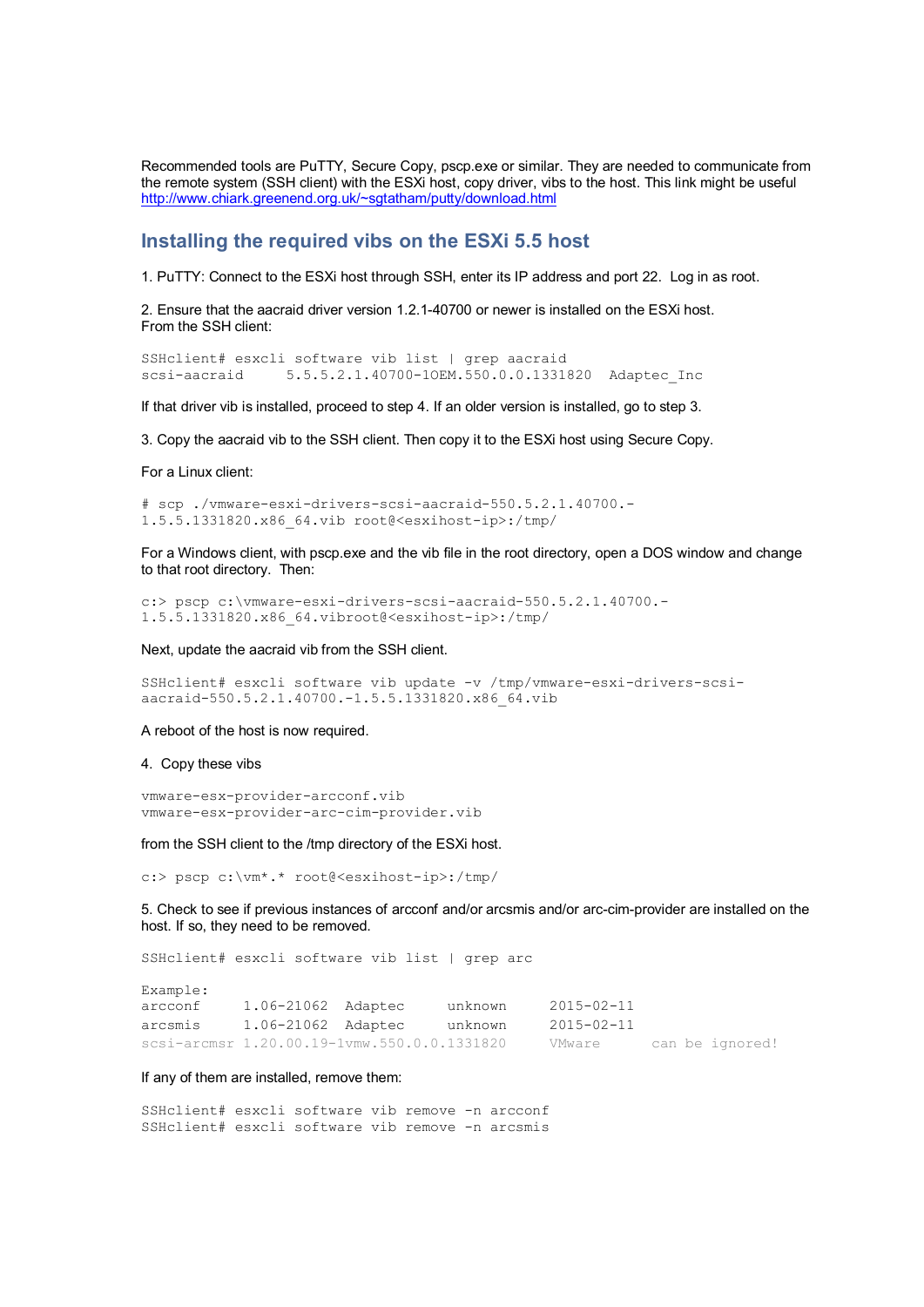SSHclient# esxcli software vib remove -n arc-cim-provider

6. From the SSH client, stop the VMware CIM Agent.and install the arcconf vib immediately afterwards.

SSHclient# /etc/init.d/./sfcbd-watchdog stop

SSHclient# esxcli software vib install --no-sig-check -v /tmp/vmware-esxprovider-arcconf.vib

If the host complains about the Acceptance Level of the arcconf vib, reduce the Acceptance Level of the host and then execute the previous command lines again .

SSHclient# esxcli software acceptance set –-level=CommunitySupported

7. Install the new arc-cim-provider vib.

SSHclient# esxcli software vib install --no-sig-check -v /tmp/vmware-esxprovider-arc-cim-provider.vib

8. Reboot the host and continue.

### **Installing maxView on a VMware Guest OS**

NOTE: Only the Guest OS versions of maxView Storage Manager can be used with VMware. The Guest OS must be installed on a VM that resides on the ESXi host that contains the controller(s) that are to be monitored.

NOTE: The 32-bit GOS versions should not be used on 64-bit VMs.

NOTE: At the time of this writing, Linux Guest OS support is for **rpm-based Linux versions only.**

1. Create a Windows or Linux virtual machine on the VMware host on which the above installation was performed.

2. If you wish to access maxView from an Internet browser on this VM (as opposed to or in addition to remotely), and you want to use a browser other than the one included in the Guest OS, install it now and assign it as the default browser.

3. Transfer the appropriate maxView installation program, for example

32-bit Linux: StorMan-1.07.GOS32.bin 32-bit Windows: Setup maxView\_GOS\_x86.exe

to that virtual machine. This can be done in a number of ways, for example, by creating an ISO with the file in it and using VI client to connect a DVD drive to the VM, or by transferring the file to a datastore or by using a network share, an FTP server or a webserver. Please refer to VMware documentation for further details.

4. For a Linux Guest OS, ensure that the execution privileges are enabled for the installation program.

# chmod +x ./StorMan-1.07.GOS32.bin

5. Launch the installation program. For Windows, double click on the exe file. For Linux:

# ./StorMan-1.07.GOS32.bin

6. Enter the Hypervisor's IP address, the username root and the root password of the VMware host when requested and leave the port values as by default. It may be necessary to reboot the VM at this point.